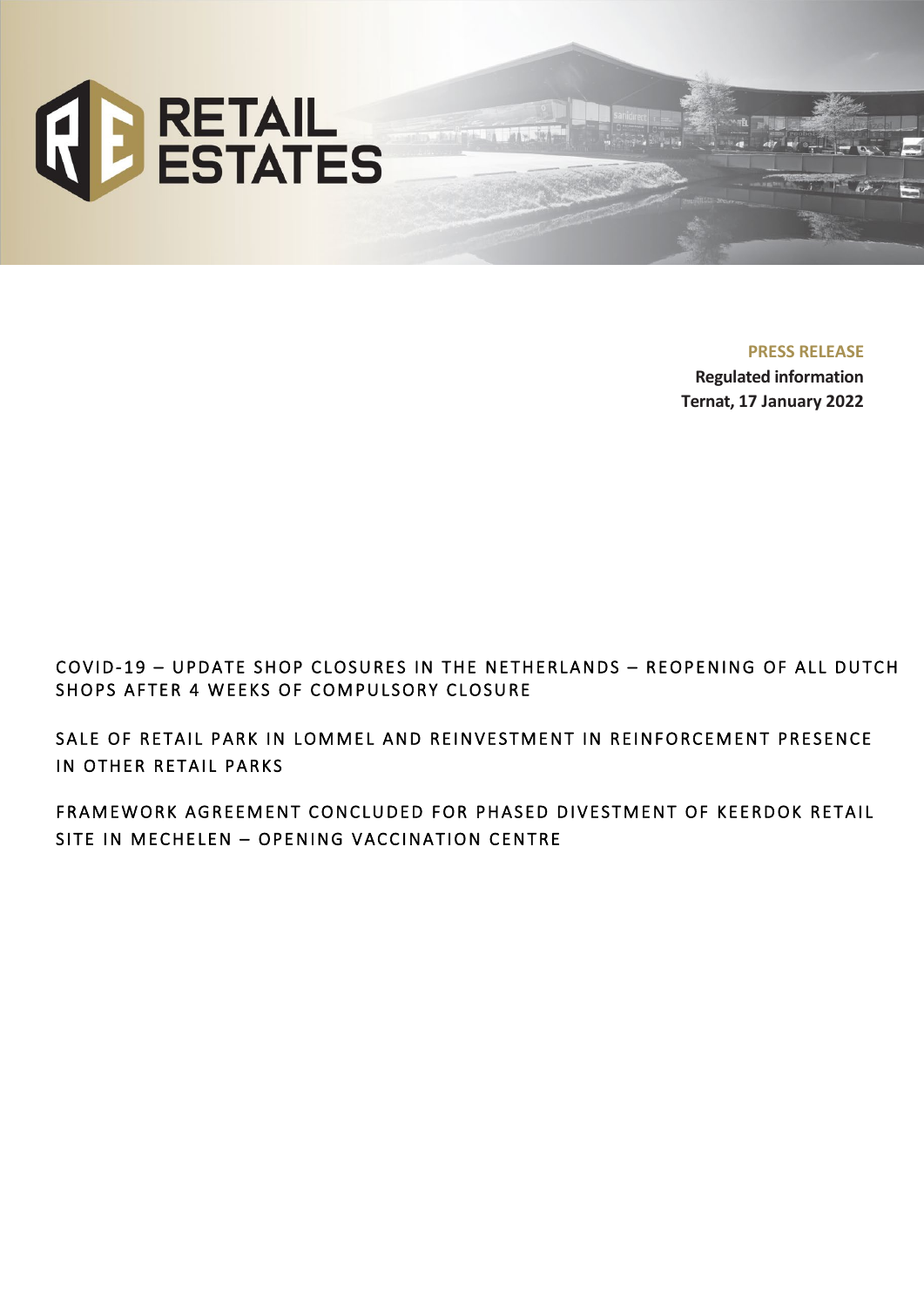## The Netherlands - COVID-update

The Dutch government has taken draconian measures to limit the further spread of the omicron variant of the COVID-19 virus. All horeca establishments and non-essential retail shops have been closed since 19 December 2021 until 14 January 2022. On Saturday 16 January 2022, shops opened again, although with a mandatory closing at 5pm, a measure that does not affect many traders in the home improvement sector. All 246 retail properties and horeca establishments of Retail Estates were affected. The original decision was taken on 18 December 2021 when all rents for the month of December 2021 had already been paid. Since the home improvement sector once again achieved strong turnover figures in 2021, there were no significant rent arrears at that time. The occupancy rate was almost 100 percent, driven by strong demand from the sector for new sales outlets. The investment market in peripheral retail properties was also very active in the last quarter of 2021 at a price level above the five-year average. The decision by the Dutch government to close non-essential shops, which was unprecedented in north-western Europe, therefore came as a surprise. From the experience of the previous lockdown in the Netherlands in the first quarter of 2021 that lasted three months, it can be remembered that the peripheral retail sector in general and home improvement sector in particular recovered quickly and strongly after the reopening. It is expected in the retail sector that this will also be the case in 2022.

The expected rental income for the month of January 2022 amounts to € 3.06 million. In accordance with Dutch practice and applicable law, it can be expected that during the period of mandatory close the tenants will pay at least half of the rent on time and that only the balance of € 1.53 million will be the subject of consultation with Retail Estates resulting in a partial rent reduction.

### Belgium - Investments and divestments

Retail Estates has sold its small-scale retail park in Lommel to a family real estate company at a selling price of € 11.5 million. The retail park has four tenants and is surrounded by residential buildings, which means that it cannot be expanded. As a result, it was no longer a strategic asset in the Retail Estates property portfolio. At the time of the sale, the rental income amounted to  $\epsilon$  0.75 million on an annual basis. The sale price of  $\epsilon$  10 million was reinvested in the purchase of 6 retail properties located in Sint-Joris-Winge (1 retail property in the "Gouden Kruispunt" retail park rented to Leen Bakker), in Lokeren (2 retail properties at the Zelebaan retail park rented to Damart and LolaLiza) and in Libramont (3 retail properties in the retail cluster along the Route de Bouillon, 2 of which are rented to Leen Bakker and Casa respectively, and 1 of which is for rent). The rental income from the leased premises amounts to € 0.58 million on an annual basis. An amount of € 1.2 million was also invested in the purchase of an empty retail property in Tournai with an estimated rental value of € 0.08 million (peripheral retail zone Froyennes). All these investments complete retail parks or retail clusters in the Retail Estates property portfolio.

In Mechelen, Retail Estates owns 7 retail properties located in a retail cluster consisting of 13 shops on the Keerdok site. This site was rezoned by the local government for construction of apartments with the approval of the RUP Rode Kruisplein. Four of the seven tenants have moved to the new retail park Malinas and three others closed their shops. Retail Estates has entered into a framework agreement with the operating company of two real estate developers to realise a phased sale of its retail premises by the end of June 2024. The transaction is subject to suspensive conditions that must be met by the end of February 2024. The total sale price amounts to € 10.24 million which is €0.79 million less than the fair value as per 30 September 2021 which amounted to € 11.02 million. The largest retail building on this site was made available to the city of Mechelen, which set up a vaccination centre there as of 1 December 2021.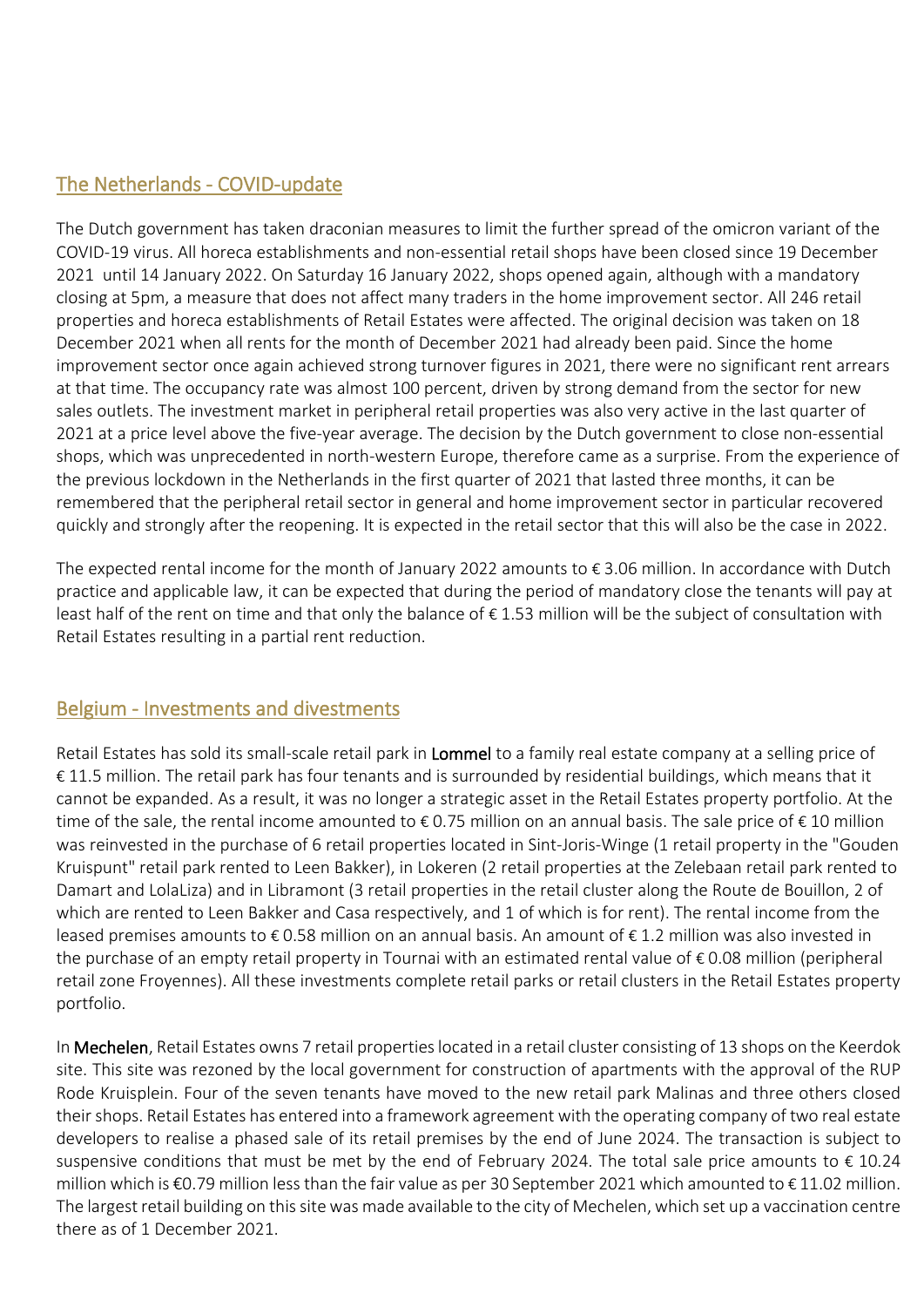# Dividend forecast confirmed

The strong results achieved in the first three quarters of the 2021-2022 financial year, as well as the cautiously estimated income for the current fourth quarter, allow us to confirm the dividend forecast for the full financial year at € 4.60 gross.